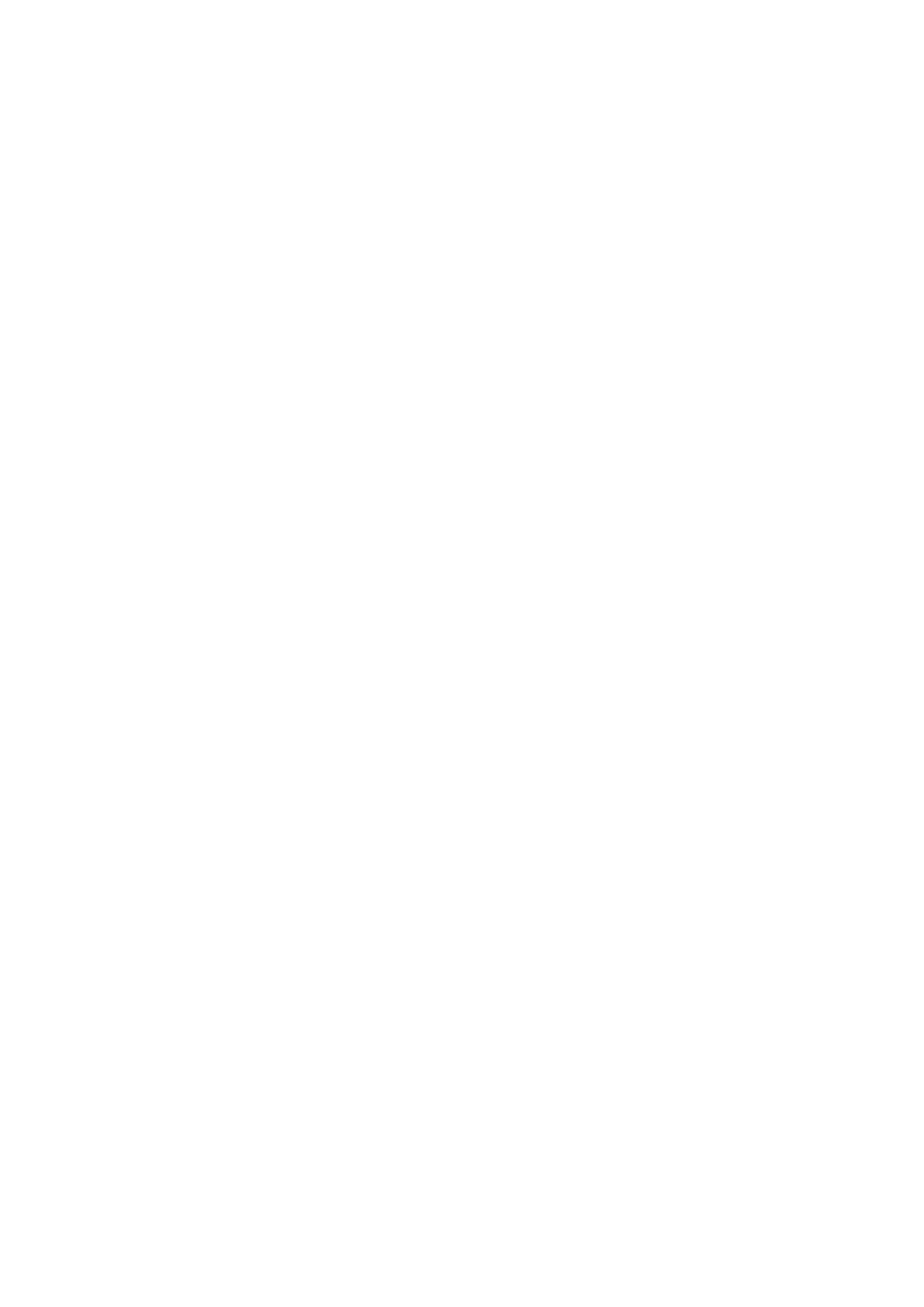| <b>Risk Tolerance Level</b><br>風險承受程度                                                                                                                                                                                                                                                                                                                                                                                                                                                                                                                                                   | <b>Investment Risk Profiles</b><br>投資風險評估                                                                                                                                                                                                                                                               |  |  |  |
|-----------------------------------------------------------------------------------------------------------------------------------------------------------------------------------------------------------------------------------------------------------------------------------------------------------------------------------------------------------------------------------------------------------------------------------------------------------------------------------------------------------------------------------------------------------------------------------------|---------------------------------------------------------------------------------------------------------------------------------------------------------------------------------------------------------------------------------------------------------------------------------------------------------|--|--|--|
| O-Score35<br>low risk<br>低風險<br>$0-35$                                                                                                                                                                                                                                                                                                                                                                                                                                                                                                                                                  | Refer to investors who can tolerate low to medium level of investment risk; have some knowledge<br>and experience in financial investment.<br>指屬於能承受低至中度投資風險的投資者;於金融投資方面具有一些知識及經驗。                                                                                                                      |  |  |  |
| moderate risk Score36-70<br>中等風險<br>$36 - 70$                                                                                                                                                                                                                                                                                                                                                                                                                                                                                                                                           | Refer to investors who can tolerate medium level of investment risk; have reasonable knowledge or<br>experience in financial investment; and / or have moderate financial capability to tolerate losses from<br>investment.<br>指屬於能承受中度投資風險的投資者;於金融投資方面具有一定的知識或經驗;及/或擁有穩定<br>的財政能力來承受投資帶來的損失。           |  |  |  |
| high risk Score70 Above<br>高風險 70 以上                                                                                                                                                                                                                                                                                                                                                                                                                                                                                                                                                    | Refer to investors who can tolerate medium to high level of investment risk; have considerable<br>knowledge or experience in financial investment; and / or have strong financial capability to tolerate<br>losses from investment.<br>指屬於能承受中至高度投資風險的投資者;於金融投資方面具有相當的知識或經驗;及/或擁有<br>良好的財政能力來承受投資帶來的損失。 |  |  |  |
| Customer confirmation 客戶確認                                                                                                                                                                                                                                                                                                                                                                                                                                                                                                                                                              |                                                                                                                                                                                                                                                                                                         |  |  |  |
| □ Client agrees with the Risk Tolerance Level result above.<br>客戶同意上述風險承受程度評核結論。                                                                                                                                                                                                                                                                                                                                                                                                                                                                                                        |                                                                                                                                                                                                                                                                                                         |  |  |  |
| □ Client disagrees with the Risk Tolerance Level result above. Please indicate the Risk Tolerance Level towards investment risk that the<br>Customer considers appropriate and state the reason(s):<br>客戶不同意上述風險承受程度評核結論。請指出客戶認為更合適的可承受風險程度取向,並於此詳述原因:<br>□ moderate risk 中等風險<br>□ low risk 低風險<br>□ high risk 高風險                                                                                                                                                                                                                                                                     |                                                                                                                                                                                                                                                                                                         |  |  |  |
| Reason(s) 原因:                                                                                                                                                                                                                                                                                                                                                                                                                                                                                                                                                                           |                                                                                                                                                                                                                                                                                                         |  |  |  |
|                                                                                                                                                                                                                                                                                                                                                                                                                                                                                                                                                                                         |                                                                                                                                                                                                                                                                                                         |  |  |  |
| IV. Customer's knowledge on derivative instrument 客戶對衍生工具的認識                                                                                                                                                                                                                                                                                                                                                                                                                                                                                                                            |                                                                                                                                                                                                                                                                                                         |  |  |  |
| $\Box$ The Customer does not have any knowledge of the nature and risks of derivatives instruments. Please note that Taiping will not<br>market, distribute and recommend derivative products to the Customer. The Customer cannot give instructions in respect of<br>derivatives instruments.<br>客戶對衍生工具的性質及風險並無任何知識。務請注意, 太平不會向客戶推銷、分銷及推薦衍生工具產品。客戶不能就衍生工<br>具作出任何指示。                                                                                                                                                                                                                  |                                                                                                                                                                                                                                                                                                         |  |  |  |
| $\Box$ The Customer confirms that it has acquired general knowledge of derivative instruments by the following mean(s) and understood the<br>nature and risks of derivative instruments:<br>客户確認其經以下途徑 <b>獲得</b> 對衍生工具的一般認識並明白衍生工具的性質及風險。<br>$\Box$ (1) The Customer has prior trading experience and have executed five or more transactions in the following derivative instrument(s)<br>(whether traded on an exchange or not) within the past three years (please provide supporting transaction documents):<br>客户擁有買賣衍生工具的經驗,並於過去三年曾訂立五筆或以上有關下列衍生工具(不論是否在交易所買賣)的交易(請<br>提供交易支持文件): |                                                                                                                                                                                                                                                                                                         |  |  |  |
| □ Currency Linked Products 貨幣掛鈎産品<br>□ Interest Rate Linked Products 利率掛鈎産品<br>□ Equity Linked Products 股票掛鈎産品<br>□ Credit Linked Products 信貸掛鈎産品<br>□ Derivative Warrant/Callable Bull/Bear Contracts 衍生權證/牛熊證<br>□ Future/Option 期貨 / 期權<br>□ Exchange Traded Funds that Invest in Derivative Instruments 投資於衍生工具的交易所買賣基金<br>□ Unit Trusts that involve in Derivative Instruments 包含衍生工具成份的信托基金                                                                                                                                                                                       |                                                                                                                                                                                                                                                                                                         |  |  |  |
| $\Box$ (2) The investment decisions on derivative investments have been made in the following manner(please provide supporting<br>transaction documents):<br>有關衍生工具投資的投資決策已透過下列方式作出(請提供交易支持文件):                                                                                                                                                                                                                                                                                                                                                                                         |                                                                                                                                                                                                                                                                                                         |  |  |  |
| $\Box$ (i) the following current/ previous experience related to derivative instruments:<br>透過下列現有/以往與衍生工具相關的經驗:                                                                                                                                                                                                                                                                                                                                                                                                                                                                        |                                                                                                                                                                                                                                                                                                         |  |  |  |
| Industry 行業<br>□ Banking 銀行<br>□ Other (Please specify) 其他 (請註明)                                                                                                                                                                                                                                                                                                                                                                                                                                                                                                                        | □ Financial Services 金融服務<br>□ Insurance 保險<br>□ Education 教育                                                                                                                                                                                                                                           |  |  |  |

l,